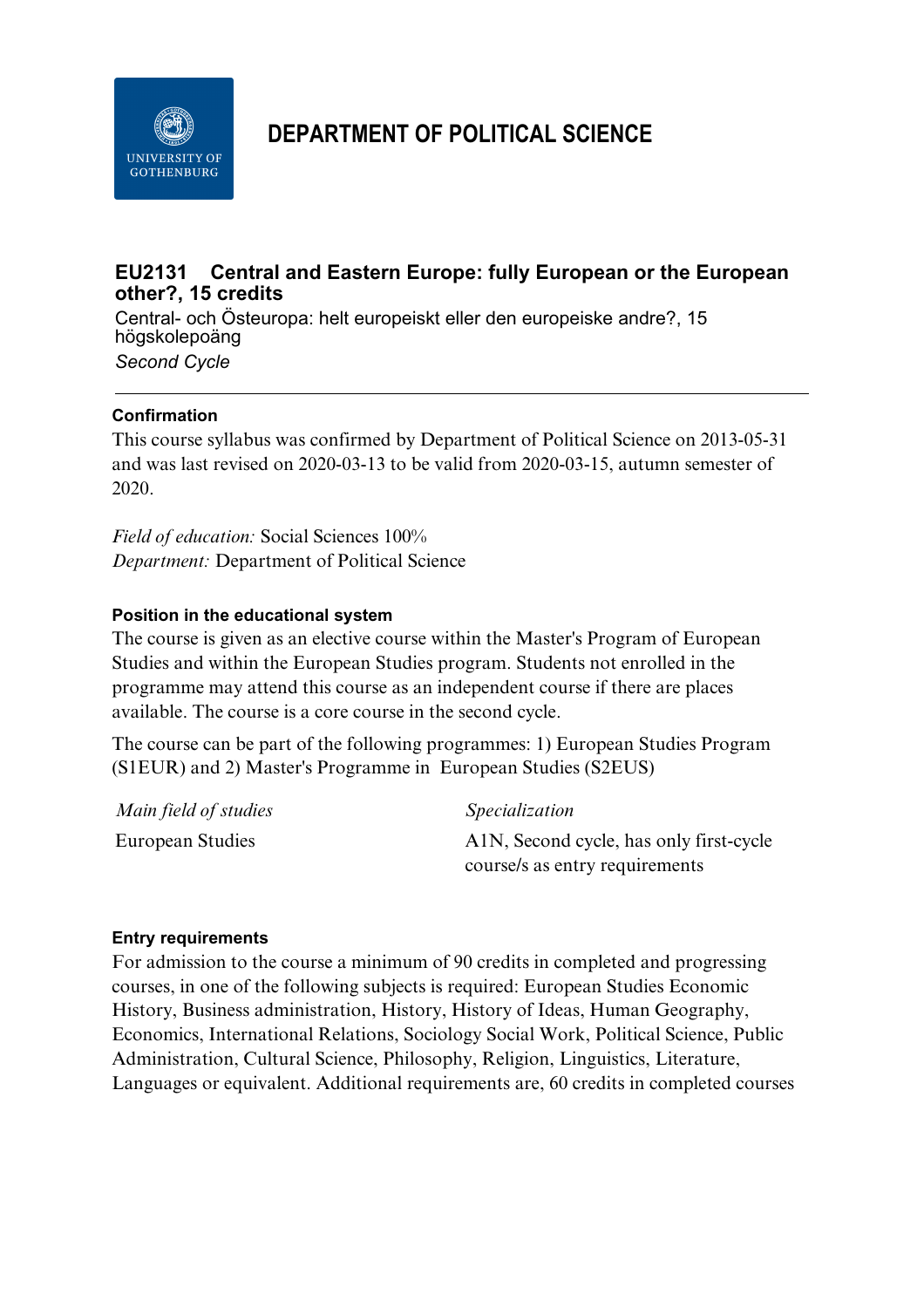in other Social Science and Humanities subjects, or equivalent. Applicants must prove their knowledge of English: English 6/English B from Swedish Upper Secondary School or the equivalent level of an internationally recognized test, for example TOEFL, IELTS.

## **Learning outcomes**

On successful completion of the course the student will be able to:

## *Knowledge and understanding*

- Demonstrate an in-depth understanding of past and present developments in the region of the Central and Eastern Europe, with regard to history, culture, economy and society
- Develop a critical judgment of key theories, principles and concepts drawn from inter-disciplinary field of Central and Eastern European studies

## *Competence and skills*

- To conduct a literature review of the relevant research perspectives within the specifically defined thematic area.
- Independently identify and formulate research problems that can be studied empirically
- Prove the ability to communicate effectively in groups and with audiences at different levels (peer groups, academic staff, etc.) as well as present material individually and in group using audio-visual aids where appropriate
- Independently produce text in accordance with good academic practice, including proper citation technique and use of references
- Communicate clearly and proficiently in English both orally and in writing

# *Judgement and approach*

- Synthesize and critically evaluate sources and data drawn from a range of primary and secondary sources
- Orally and in writing scrutinize and critically assess your own and others assignments
- Have a good overview of the current research on the region and be able to identify areas for further research

## **Course content**

With the collapse of communism in Central and Eastern Europe hopes were running high that the division of Europe into two parts, the West and the East, would finally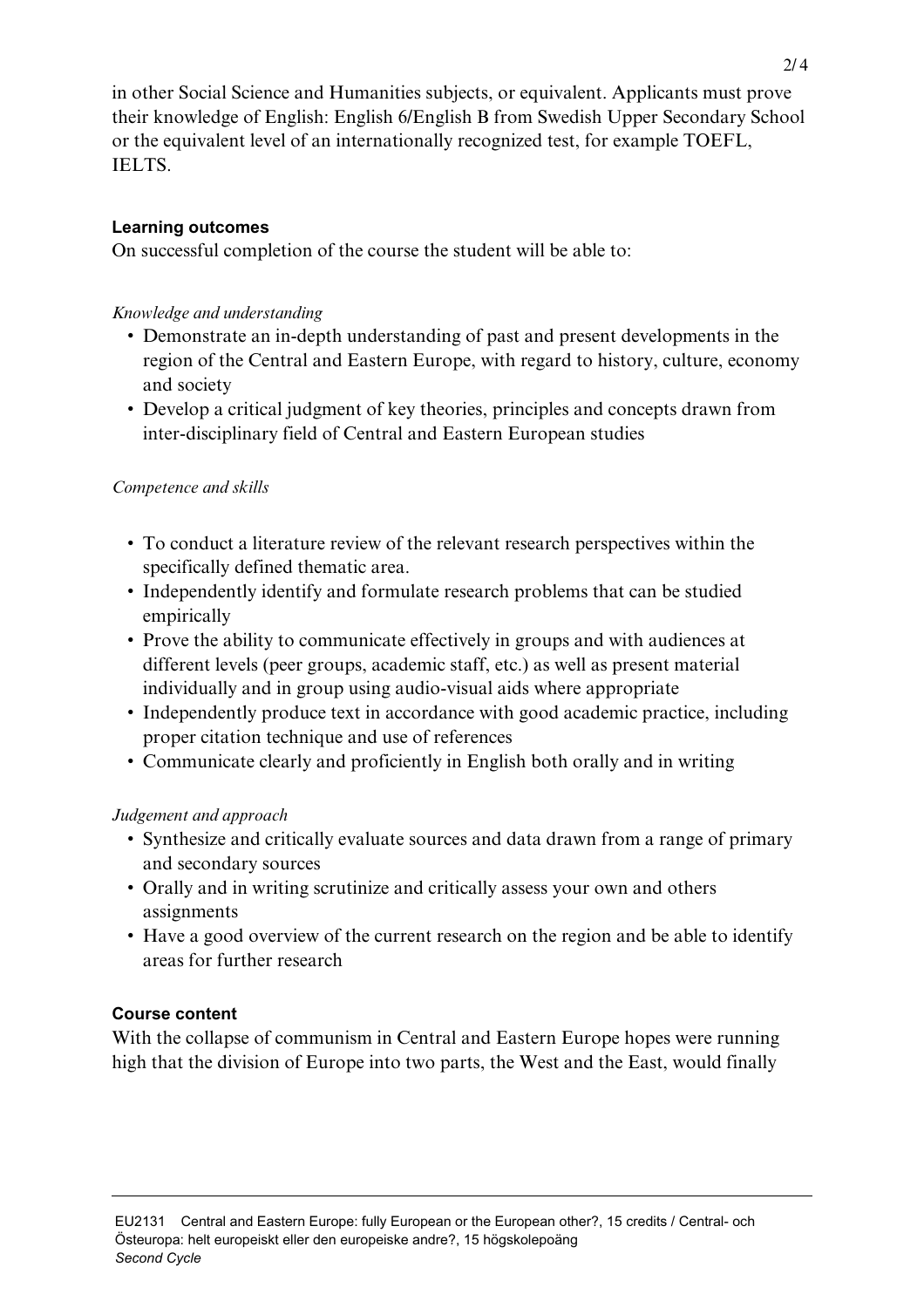come to an end. Several decades later, the dual framing of Central and Eastern Europe as simultaneously in Europe and not yet European still remains. This interdisciplinary course highlights the historical, cultural, political and socio-economic perspectives on why this implicit opposition still persists. What is Central and East Europe? How were the concepts of Central and Eastern Europe historically constructed? What demarcations do they imply today? How is the concept of Europe used for "othering" central and eastern parts of Europe?

This course provides students with knowledge and skills on the Central and East Europe as a geopolitical region, its political, economic and social cleavages, as well as cultural and intellectual development historically and in our time. The course gives students specialisation and expertise to pursue careers in a variety of fields related to European studies.

# **Form of teaching**

Teaching is conducted through lectures, literature seminars with written and oral components, and a final examination seminar.

## *Language of instruction:* English

## **Assessment**

The course is examined through individually written literature reviews in the form of brief papers, active participation in compulsory seminars and an individual research plan.

Students will be evaluated based on their performance on various individual written and oral assignments.

It is not allowed to discuss answers and / or formulate answers to the assignments in collaboration with others. The assignments are to be carried out individually and if you cooperate with another student in an unauthorized way, it will be considered cheating.

Students can be asked to re-work graded assignments and re-submit them. If the student does not re-submit the reworked assignment on time, the student will be failed on the assignment.

A student who is not able to attend a compulsory part of the course can do an alternative assignment. The assignment is described in the course guide.

If a student, who has failed the same examined component twice, wishes to change examiner before the next examination, a written application shall be sent to the department responsible for the course and shall be granted unless there are special reasons to the contrary (Chapter 6, Section 22 of Higher Education Ordinance).